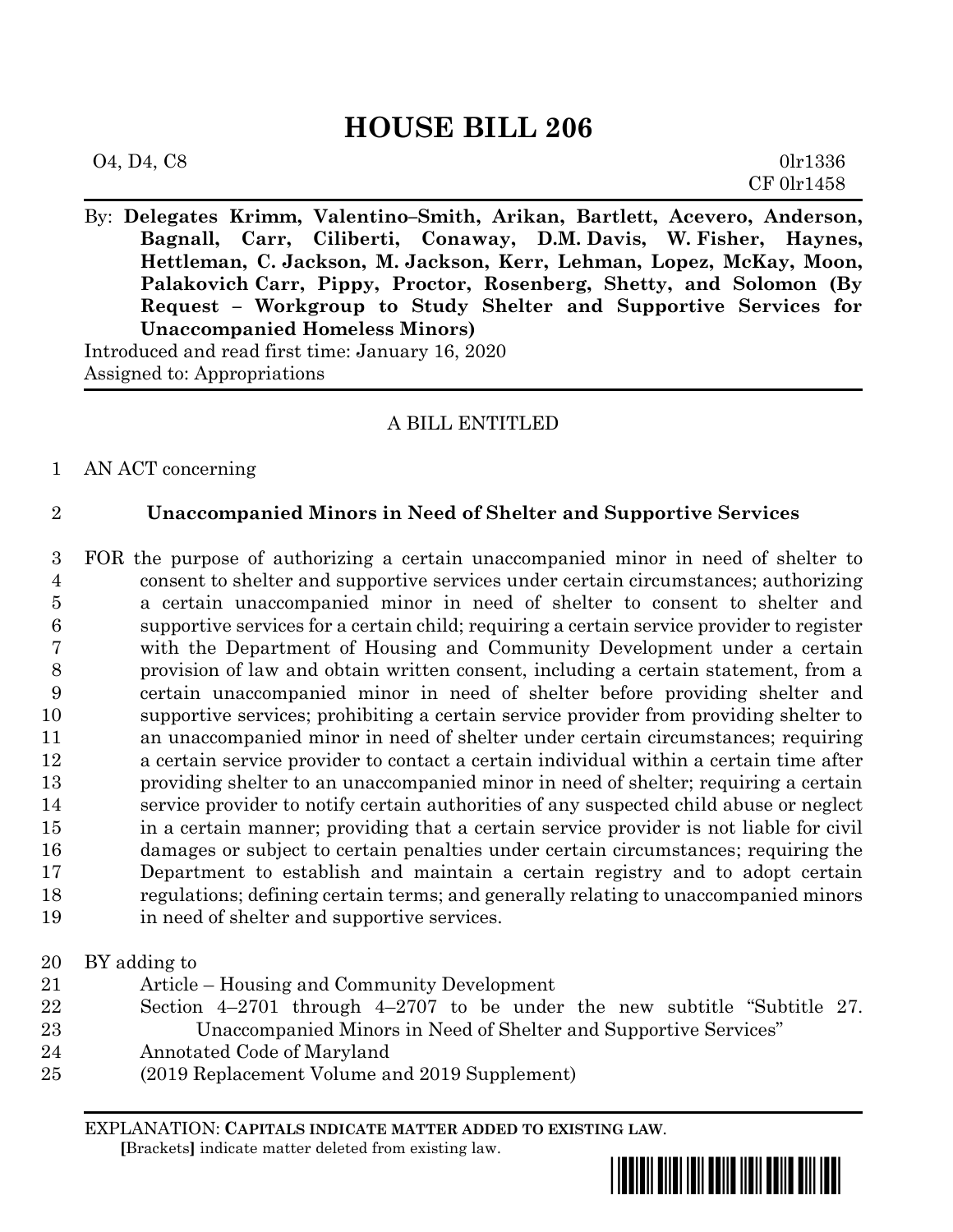SECTION 1. BE IT ENACTED BY THE GENERAL ASSEMBLY OF MARYLAND, That the Laws of Maryland read as follows:

## **Article – Housing and Community Development**

# **SUBTITLE 27. UNACCOMPANIED MINORS IN NEED OF SHELTER AND SUPPORTIVE SERVICES.**

**4–2701.**

 **(A) IN THIS SUBTITLE THE FOLLOWING WORDS HAVE THE MEANINGS INDICATED.**

 **(B) (1) "SERVICE PROVIDER" MEANS A PUBLIC OR PRIVATE NONPROFIT ORGANIZATION THAT PROVIDES SHELTER AND SUPPORTIVE SERVICES TO UNACCOMPANIED MINORS IN NEED OF SHELTER.**

- 
- **(2) "SERVICE PROVIDER" INCLUDES A HOST HOME PROGRAM.**

 **(C) "SUPPORTIVE SERVICES" MEANS INTERVENTIONS, SERVICES, OR RESOURCES NECESSARY TO ASSIST UNACCOMPANIED MINORS IN NEED OF SHELTER IN ACQUIRING OR MAINTAINING:**

**(1) STABLE HOUSING;**

 **(2) PERMANENT CONNECTIONS, INCLUDING ONGOING ATTACHMENTS TO FAMILIES, COMMUNITIES, SCHOOLS, AND OTHER POSITIVE SOCIAL NETWORKS;**

 **(3) EDUCATION AND EMPLOYMENT, INCLUDING HIGH PERFORMANCE IN COMPLETION OF EDUCATION AND TRAINING ACTIVITIES, ESPECIALLY FOR YOUNGER YOUTH, AND STARTING AND MAINTAINING ADEQUATE AND STABLE EMPLOYMENT, PARTICULARLY FOR OLDER YOUTH; OR**

 **(4) SOCIAL AND EMOTIONAL WELL–BEING, INCLUDING THE DEVELOPMENT OF KEY COMPETENCIES, ATTITUDES, AND BEHAVIORS THAT EQUIP A YOUNG PERSON TO SUCCEED ACROSS MULTIPLE DOMAINS OF DAILY LIFE, INCLUDING SCHOOL, WORK, RELATIONSHIPS, AND COMMUNITY.**

**(D) "UNACCOMPANIED MINOR IN NEED OF SHELTER" MEANS A MINOR:**

 **(1) WHO IS NOT IN THE PHYSICAL CUSTODY OF A PARENT OR GUARDIAN AND LACKS A FIXED, REGULAR, AND ADEQUATE NIGHTTIME RESIDENCE; OR**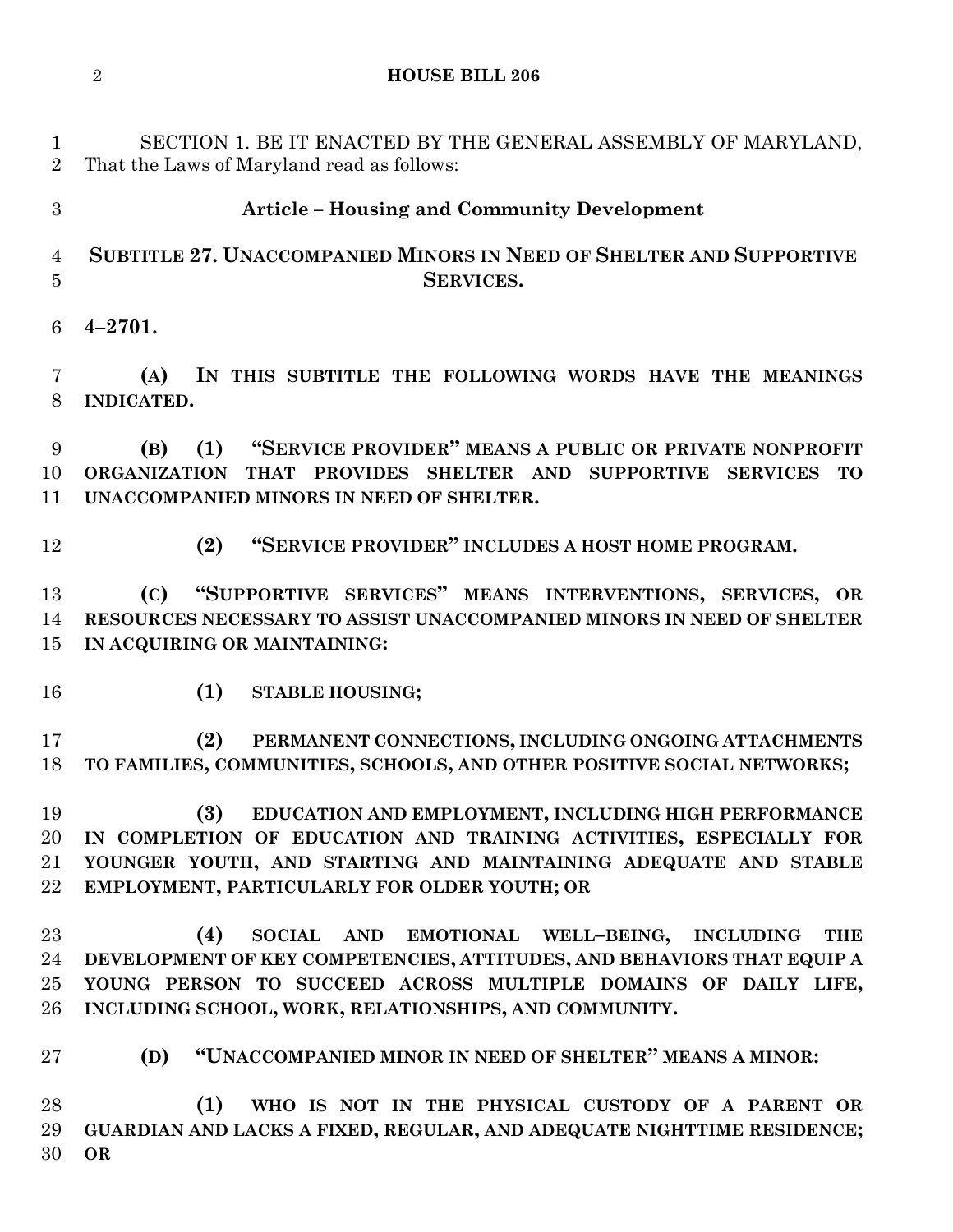**HOUSE BILL 206** 3

 **(2) WHOSE STATUS OR CIRCUMSTANCES INDICATE A SIGNIFICANT DANGER OF EXPERIENCING HOMELESSNESS IN THE NEAR FUTURE.**

**4–2702.**

 **(A) AN UNACCOMPANIED MINOR IN NEED OF SHELTER MAY CONSENT TO SHELTER AND SUPPORTIVE SERVICES IF THE SERVICE PROVIDER REASONABLY BELIEVES THAT:**

 **(1) THE UNACCOMPANIED MINOR UNDERSTANDS THE SIGNIFICANT BENEFITS, RESPONSIBILITIES, RISKS, AND LIMITS OF THE SHELTER AND SERVICES AND CAN COMMUNICATE AN INFORMED CONSENT;**

 **(2) THE UNACCOMPANIED MINOR UNDERSTANDS THE REQUIREMENTS AND RULES OF THE SHELTER AND SERVICES; AND**

 **(3) THE SHELTER AND SERVICES ARE NECESSARY TO ENSURE THE UNACCOMPANIED MINOR'S SAFETY AND WELL–BEING.**

 **(B) AN UNACCOMPANIED MINOR IN NEED OF SHELTER WHO IS A PARENT MAY CONSENT TO SHELTER AND SUPPORTIVE SERVICES FOR THE MINOR'S CHILD.**

**4–2703.**

 **(A) (1) BEFORE PROVIDING SHELTER AND SUPPORTIVE SERVICES TO AN UNACCOMPANIED MINOR IN NEED OF SHELTER, A SERVICE PROVIDER SHALL:**

**(I) REGISTER WITH THE DEPARTMENT; AND**

**(II) OBTAIN WRITTEN CONSENT FROM THE UNACCOMPANIED** 

- **MINOR IN NEED OF SHELTER.**
- **(2) THE WRITTEN CONSENT FROM THE UNACCOMPANIED MINOR IN NEED OF SHELTER SHALL STATE THE MINOR'S:**
- **(I) AGE;**
- **(II) GUARDIANSHIP STATUS, IF KNOWN; AND**
- **(III) LIVING SITUATION.**

**(B) A SERVICE PROVIDER MAY NOT PROVIDE SHELTER TO A MINOR IF THE**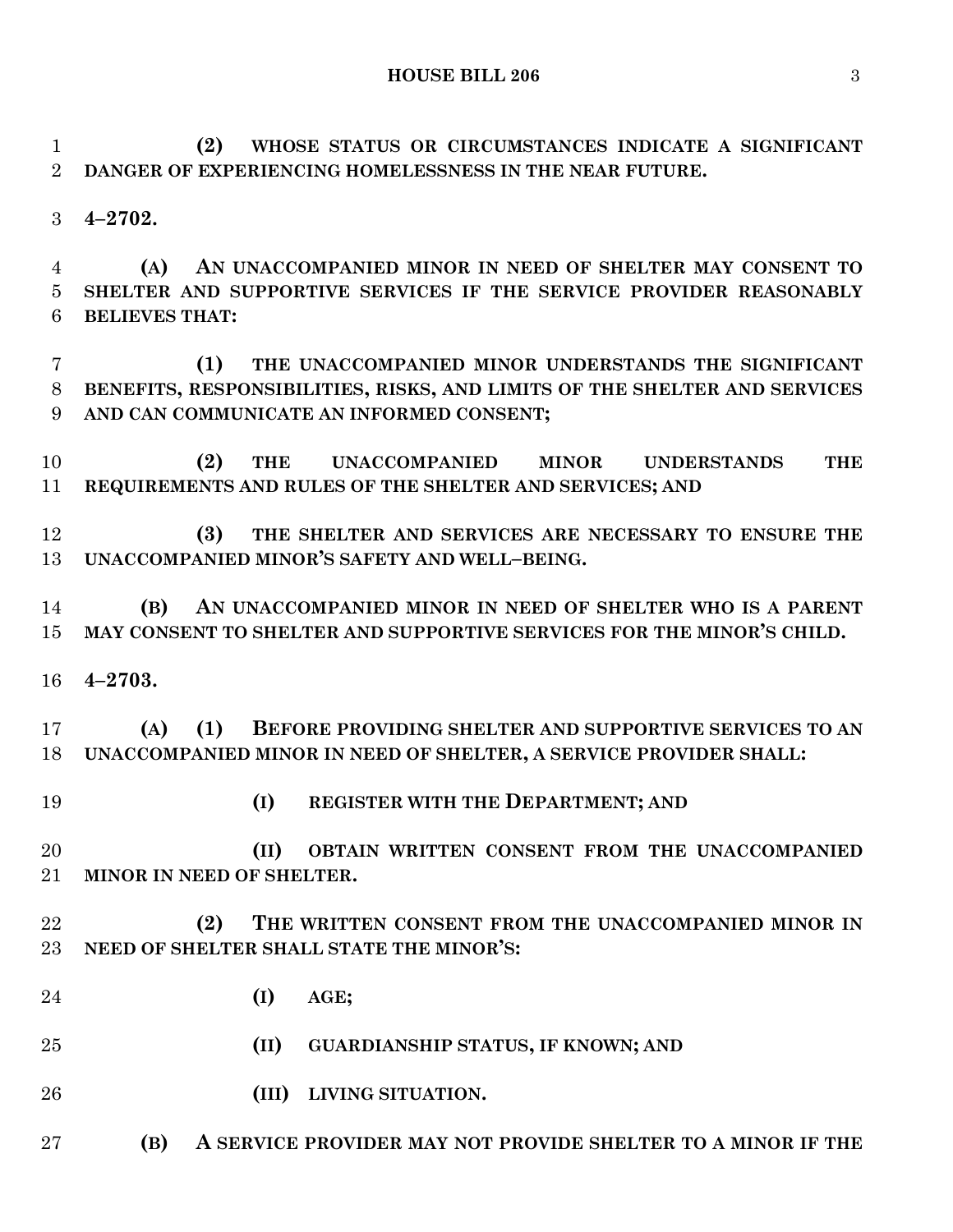|                                        | <b>HOUSE BILL 206</b><br>$\overline{4}$                                                                                                                                                                                                                                                                                                        |
|----------------------------------------|------------------------------------------------------------------------------------------------------------------------------------------------------------------------------------------------------------------------------------------------------------------------------------------------------------------------------------------------|
| $\mathbf{1}$                           | SERVICE PROVIDER HAS KNOWLEDGE THAT THE MINOR:                                                                                                                                                                                                                                                                                                 |
| $\overline{2}$<br>3                    | (1)<br>KNOWINGLY PROVIDED FALSE INFORMATION IN THE WRITTEN<br>CONSENT REQUIRED UNDER SUBSECTION (A) OF THIS SECTION; OR                                                                                                                                                                                                                        |
| 4<br>$\overline{5}$                    | (2)<br>DOES NOT MEET THE DEFINITION OF AN UNACCOMPANIED MINOR<br>IN NEED OF SHELTER UNDER THIS SUBTITLE.                                                                                                                                                                                                                                       |
| 6                                      | $4 - 2704.$                                                                                                                                                                                                                                                                                                                                    |
| 7<br>8<br>9<br>10                      | <b>EXCEPT AS PROVIDED IN PARAGRAPH (2) OF THIS SUBSECTION, A</b><br>(1)<br>(A)<br>SERVICE PROVIDER SHALL CONTACT A PARENT, A GUARDIAN, OR AN ADULT<br>RELATIVE OF AN UNACCOMPANIED MINOR IN NEED OF SHELTER AS SOON AS<br>POSSIBLE AND WITHIN 72 HOURS AFTER PROVIDING SHELTER.                                                                |
| 11<br>12<br>13                         | A SERVICE PROVIDER SHALL CONTACT ANOTHER ADULT<br>(2)<br>IDENTIFIED BY THE UNACCOMPANIED MINOR IN NEED OF SHELTER AS SOON AS<br><b>POSSIBLE IF:</b>                                                                                                                                                                                            |
| 14<br>15<br>16                         | THE SERVICE PROVIDER DETERMINES THAT IT IS NOT IN<br>(I)<br>THE BEST INTEREST OF THE UNACCOMPANIED MINOR IN NEED OF SHELTER TO<br>CONTACT A PARENT, A GUARDIAN, OR AN ADULT RELATIVE;                                                                                                                                                          |
| 17<br>18                               | (II)<br>THE SERVICE PROVIDER IS UNABLE TO CONTACT A PARENT,<br>A GUARDIAN, OR AN ADULT RELATIVE; OR                                                                                                                                                                                                                                            |
| 19<br>20<br>$21\,$                     | (III)<br>THE UNACCOMPANIED MINOR IN NEED OF SHELTER<br>REFUSES TO PROVIDE THE NAME OR CONTACT INFORMATION OF A PARENT, A<br>GUARDIAN, OR AN ADULT RELATIVE.                                                                                                                                                                                    |
| 22<br>$23\,$<br>24<br>$25\,$<br>$26\,$ | IF A SERVICE PROVIDER CONTACTS ANOTHER ADULT IDENTIFIED<br>(3)<br>BY THE UNACCOMPANIED MINOR IN NEED OF SHELTER UNDER PARAGRAPH (2) OF<br>THIS SUBSECTION, THE SERVICE PROVIDER SHALL DOCUMENT THE REASON THE<br>SERVICE PROVIDER DID NOT CONTACT A PARENT, A GUARDIAN, OR AN ADULT<br>RELATIVE OF THE UNACCOMPANIED MINOR IN NEED OF SHELTER. |
| $27\,$<br>28<br>29                     | A SERVICE PROVIDER SHALL NOTIFY THE APPROPRIATE AUTHORITIES<br>(B)<br>OF ANY SUSPECTED ABUSE OR NEGLECT IN ACCORDANCE WITH § 5-704 OF THE<br>FAMILY LAW ARTICLE.                                                                                                                                                                               |
| 30                                     | $4 - 2705.$                                                                                                                                                                                                                                                                                                                                    |
| 31                                     | EXCEPT AS PROVIDED UNDER SUBSECTION (B) OF THIS SECTION, A<br>(A)                                                                                                                                                                                                                                                                              |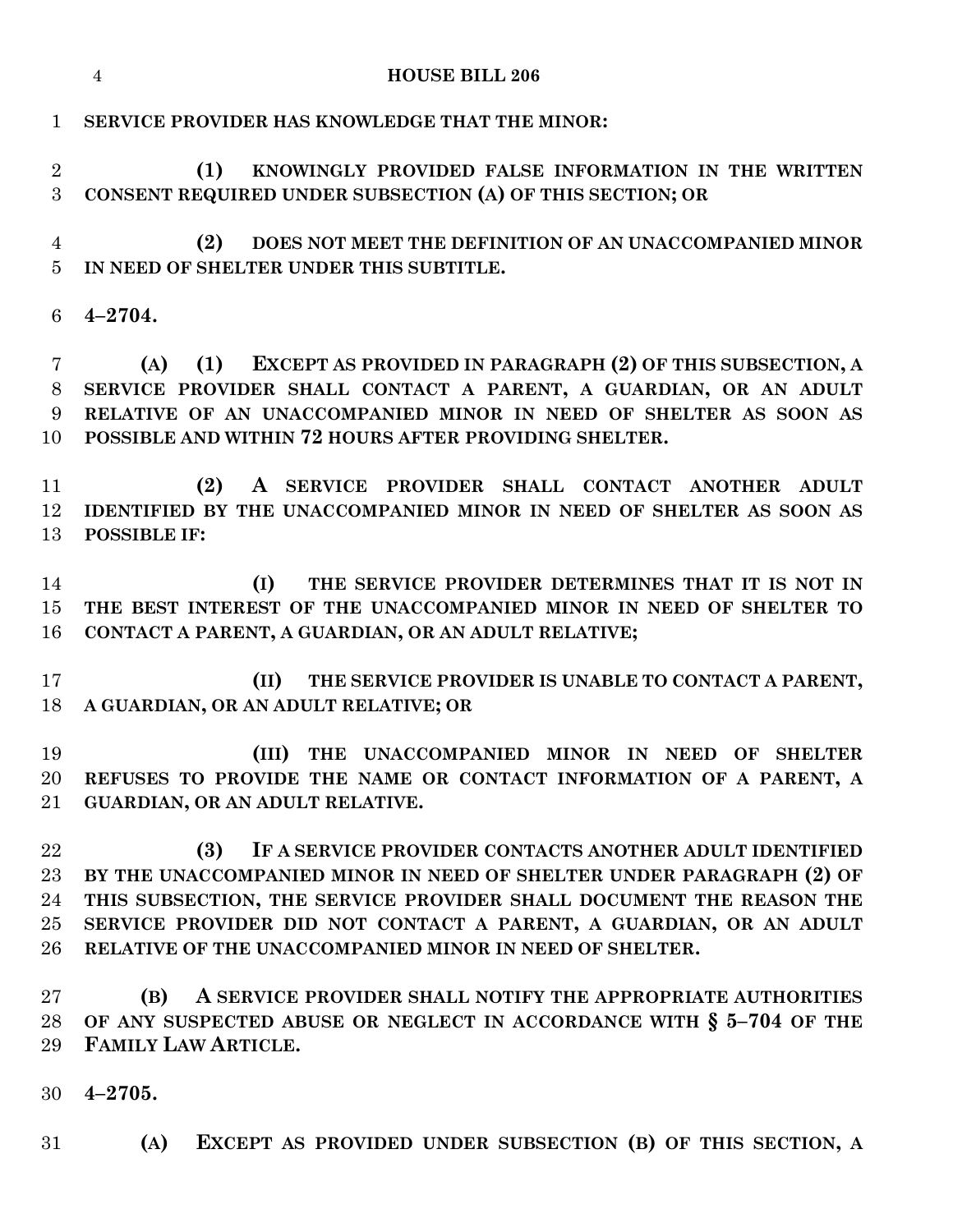#### **HOUSE BILL 206** 5

 **SERVICE PROVIDER THAT PROVIDES SHELTER AND SUPPORTIVE SERVICES TO AN UNACCOMPANIED MINOR IN NEED OF SHELTER UNDER THIS SUBTITLE IS NOT CIVILLY OR CRIMINALLY LIABLE OR SUBJECT TO A DISCIPLINARY PENALTY BASED ON THE PROVIDER'S DETERMINATION TO PROVIDE THE SHELTER AND SUPPORTIVE SERVICES.**

 **(B) A SERVICE PROVIDER IS CIVILLY OR CRIMINALLY LIABLE OR SUBJECT TO A DISCIPLINARY PENALTY IF THE SERVICE PROVIDER'S DETERMINATION TO PROVIDE SHELTER AND SUPPORTIVE SERVICES OR THE SERVICE PROVIDER'S CONDUCT IN PROVIDING SHELTER AND SUPPORTIVE SERVICES IS THE RESULT OF THE SERVICE PROVIDER'S:**

**(1) GROSS NEGLIGENCE; OR**

**(2) WILLFUL OR WANTON ACTS OR OMISSIONS.**

**4–2706.**

 **THE DEPARTMENT SHALL ESTABLISH AND MAINTAIN A REGISTRY OF ALL SERVICE PROVIDERS THAT REGISTER UNDER § 4–2703 OF THIS SUBTITLE TO PROVIDE SHELTER AND SUPPORTIVE SERVICES TO UNACCOMPANIED MINORS IN NEED OF SHELTER.**

**4–2707.**

 **(A) THE DEPARTMENT SHALL ADOPT REGULATIONS TO CARRY OUT THIS SUBTITLE.**

**(B) THE REGULATIONS SHALL INCLUDE:**

 **(1) A PROHIBITION AGAINST A SERVICE PROVIDER KNOWINGLY HIRING OR RETAINING AN INDIVIDUAL WHO HAS BEEN CONVICTED OF A CRIME INVOLVING:**

 **(I) AN OFFENSE UNDER § 3–307 OR § 3–308 OF THE CRIMINAL LAW ARTICLE OR AN OFFENSE UNDER THE LAWS OF ANOTHER STATE THAT WOULD CONSTITUTE A VIOLATION OF § 3–307 OR § 3–308 OF THE CRIMINAL LAW ARTICLE IF COMMITTED IN THE STATE;**

 **(II) CHILD SEXUAL ABUSE UNDER § 3–602 OF THE CRIMINAL LAW ARTICLE OR AN OFFENSE UNDER THE LAWS OF ANOTHER STATE THAT WOULD CONSTITUTE CHILD SEXUAL ABUSE UNDER § 3–602 OF THE CRIMINAL LAW ARTICLE IF COMMITTED IN THE STATE; OR**